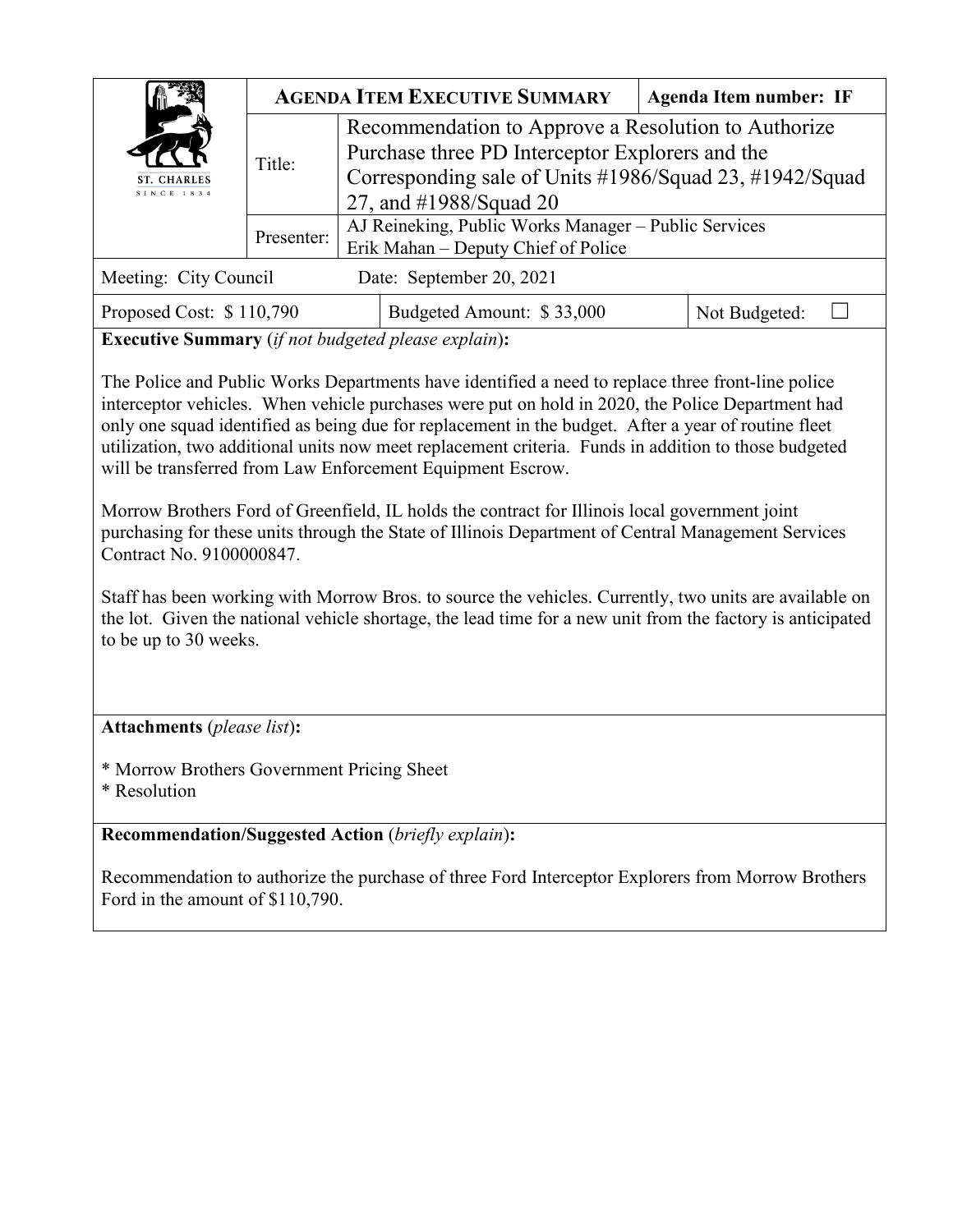

## WWW.MORROWBROTHERSFORDINC.COM

1242 Main Street · GREENFIELD IL 62044 (217) 368-3037 • Fax (217) 368-3517 • Toll free 1-877-368-3038

June 3, 2021

**Illinois Government Agency** 

# IN STOCK POLICE INTERCEPTORS FOR IMMEDIATE DELIVERY

## 1-New Ford Police Interceptor Utility AWD

- ✓ Cloth Front/Vinyl Rear Seats
- ← 51R Driver's Side LED Spotlight
- √ 18D Rear Hatch Timer Delete
- ✓ 549 Power Heated Mirrors
- ✓ 43D Dark Mode Interior
- ← 47A Factory Police Engine Idle
- $\times$  60A Grill/Lamp/Speaker Wiring
- $\checkmark$  All other standard equipment

# Illinois Government Price \$35,985.00\*

#### Available options:

| <b>Hybrid Engine</b>  | Add \$3,375.00 | Red/White LED Spotlight Add \$140.00 |              |  |
|-----------------------|----------------|--------------------------------------|--------------|--|
| <b>Remote Keyless</b> | Add \$370.00   | License/Title                        | Add \$225.00 |  |
| Rear L/W/H D.C.       | Add \$75.00    | Delivery in Illinois                 | Add \$350.00 |  |

Complete Ready for the Road Upfitting available. Vehicle Equipment is in Stock.

A limited quantity of units are in stock\* at the time of this quote. Units are available first come, first serve. Additional options can be added as required. Presently, factory order lead time is approximately 28 - 30 weeks. Let me know if you have any questions.

Thank you, Kihi Mouser

Richie Morrow Wellenkamp **Government Sales Manager** Morrow Brothers Ford, Inc.